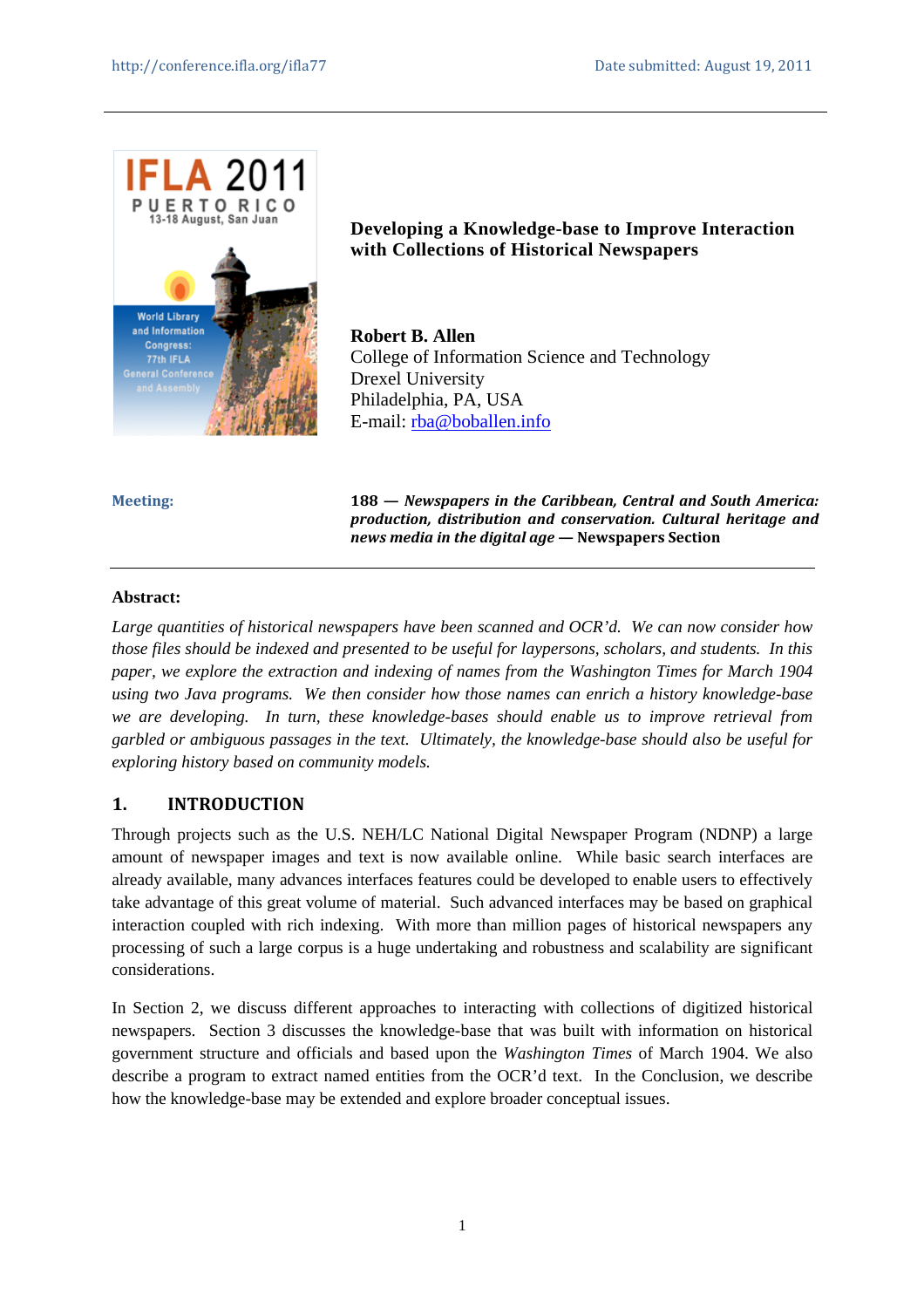## **2. INTERACTING WITH COLLECTIONS OF HISTORICAL NEWSPAPERS**

Newspapers are such complex information objects that supporting access and indexing can be much more complex than indexing a collection of homogeneous objects. A sophisticated user interface would enable users to explore people, places, and topics, mentioned in the article. For instance, a list of related stories would link to news stories related to the current one but there are many types of links. The relatedness of stories in newspapers is an amorphous concept. The stories may simply be part of a regular feature. Where there is continuity in events, the thread may be due to an explicit or implicit agenda. Events such as the sessions of Congress, sporting events, anniversaries, and planned travel are explicit. Other events have a partially predictable structure. For instance, a crime, arrest, and trial have a likely but not entirely predetermined sequence. These other event threads may be more like "scripts", which are expectations about sequences of events (Schank & Abelson, 1977). To help the user to understand the relationship of events, the interface could employ a focus-context view (e.g., Allen, 2006). Finally, a Control Panel might enable the user to add annotations, conduct new searches, or move to other newspapers.

Different types of users are likely to access the digitized historical newspapers and variations of the interface might be adapted to them. There may be laypersons interested in local history as well as genealogists, students, and historians. Through the interface, casual users might be essentially tutored in the history related to the articles while historians would have a broad range of options for exploring information on their own. Allen and Sieczkiewicz (2010), interviewed historians and explored features which might be useful in a "historian's workbench".

## **3. THE KNOWLEDGE-BASE**

An effective user interface needs to be supported with richly indexed content. In this section, we describe an initial version of a knowledge-based of named entities. This could help in the disambiguation of names and, ultimately, in the identification of article topics. Eventually, we seek to go beyond name-lists to more complex models of people and their relationship to events. For example, when considering individuals mentioned in a newspaper, it may be helpful to know additional facts about them and then to develop a broad of them and they community context.

#### **3.1 Historical Government Knowledge-base: Structure and Access**

Newspapers, especially those from Washington, D.C., mention government officials frequently. Since the government is highly structured, references to government officials are readily captured in a knowledge-base. A knowledge-base was developed for the structure of the U.S. Federal Government. The roles associated with that structure, and the individuals who occupied those roles. The initial program was written in Java. A version of the program built on a MySQL database is under development. This knowledge-base is an example of the value of linked data applied to digital history.

The U.S. government's structure is mostly hierarchical which is easy to model; however, it changes over time. At the founding of the U.S. government, the Executive Branch included four Cabinet Departments. One hundred years later in 1889, there were 7 Departments and in 1989 there were 14. Moreover, there were reorganizations of the Cabinet and at sub-cabinet levels there were a great many reorganizations. Therefore, a flexible framework is needed for describing governmental structure. This dynamic structure was captured by creating a date range for each agent or Role. Individuals were then associated with those Roles. For instance, Abraham Lincoln was identified first as a Congressman and then as President. Additional biographical information is also included in the knowledge-base about each individual.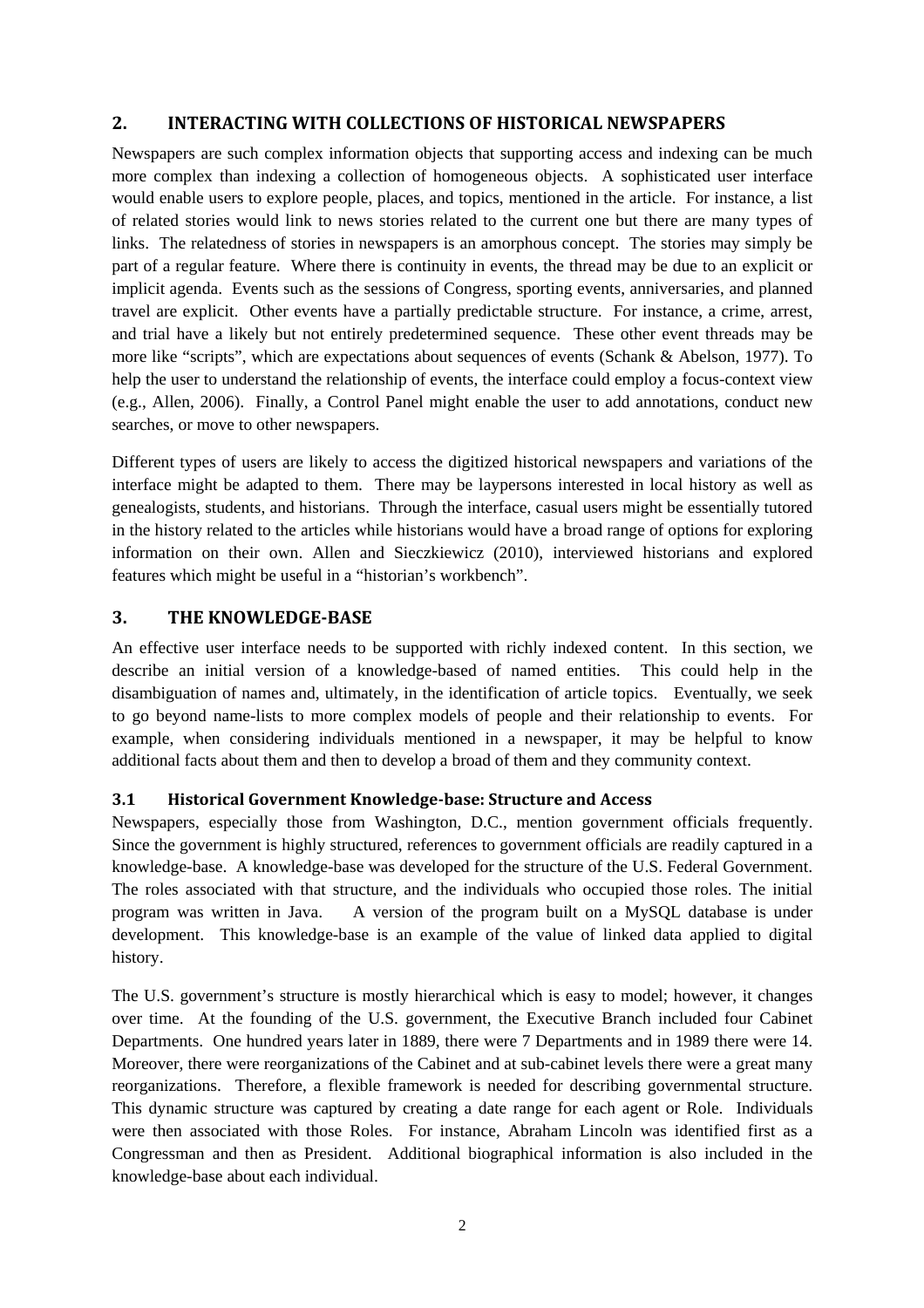The names and relevant facts associated with the names in the current implementation of the knowledge-base were extracted from multiple databases and websites. The initial version of the program was loaded with the names about 1000 US government officials from the founding of the republic to the present. This list includes officials of each of the three branches of the government. Obtaining names beyond the initial set from on-line resources is more difficult. Moreover, names of state and local officials are not readily captured. Presumably, even if these data are unavailable online they should be available in official records, but those will be even more difficult to access for smaller locales. Similarly, records about religious and business leaders will be difficult to identify.

# **3.2 Populating the Knowledge-base: Extracting Personal Names from the** *Washington Times* **of March 1904**

Named-entity extraction is by now a widely used text-mining technology. The historical newspapers contain many named entities that would be useful to extract and index. Indeed, Crane and Jones (2006) noted the wide variety of ways that named-entities were referred to in a  $19<sup>th</sup>$  century newspaper and they discussed the complications that variety raises. However, they did not attempt characterizing a corpus of OCR'd news text as we do here. Moreover, many collections of historical newspapers have been processed with OCR and the quality of the resulting text is very uneven. Traditional named-entity extraction programs are based on determining grammatical structure and work poorly on text with errors.

We developed a relatively robust approach by looking for specific terms and focused on enumerating names of specific individuals. A name-mining Java program was developed that was seeded with (a) a list of 3000 common first and last names, (b) a list of role titles (e.g., Cardinal, Mayor, General), and (c) a list of place names. However, some ambiguous cases such as names with other meanings (e.g., Baker) were dropped. We used this program to explore OCR'd text from the *Washington Times<sup>1</sup>* for March 1904. There was ambiguity in the results of the automatic processing of names because of issues such as (a) "Father John" may or may not be the same person as "Father John Hurley" and (b) place names could also be personal names. Compounded by the large number of OCR errors in the extracted text, there may be as many as 30% errors in this list. Nonetheless, the results still suggest important possibilities for indexing the newspapers.

- More than 20 different Admirals and 10 different Bishops are mentioned.
- There are several references to historical figures such as Aaron Burr, Abraham Lincoln, and Andrew Jackson.
- 79 Senators were mentioned. There would have been 90 actively serving Senators at that time though some former Senators may also have been mentioned. In addition, there was some ambiguity with both a Senator Fry and Senator Frye appearing. (Authoritative sources suggest that Frye is correct.)
- There were about 50 baronet or knights (all identified as "Sir") referenced so the knowledgebases might need to incorporate resources such as *Burke's Peerage and Gentry* and *Shaw's List of Knights.*
- Overall, more than 5000 distinct names were identified. The majority of them appeared without titles.

The names were indexed at the page-level of repetition. Although a name may appear several times on a page, it is counted as appearing only once. Thus, our counts of cumulative frequencies are actually counts of pages on which the name appears. These showed several interesting effects:

 $\overline{\phantom{a}}$ 

<sup>1</sup> This publication is not related to current newspaper called *The Washington Times*.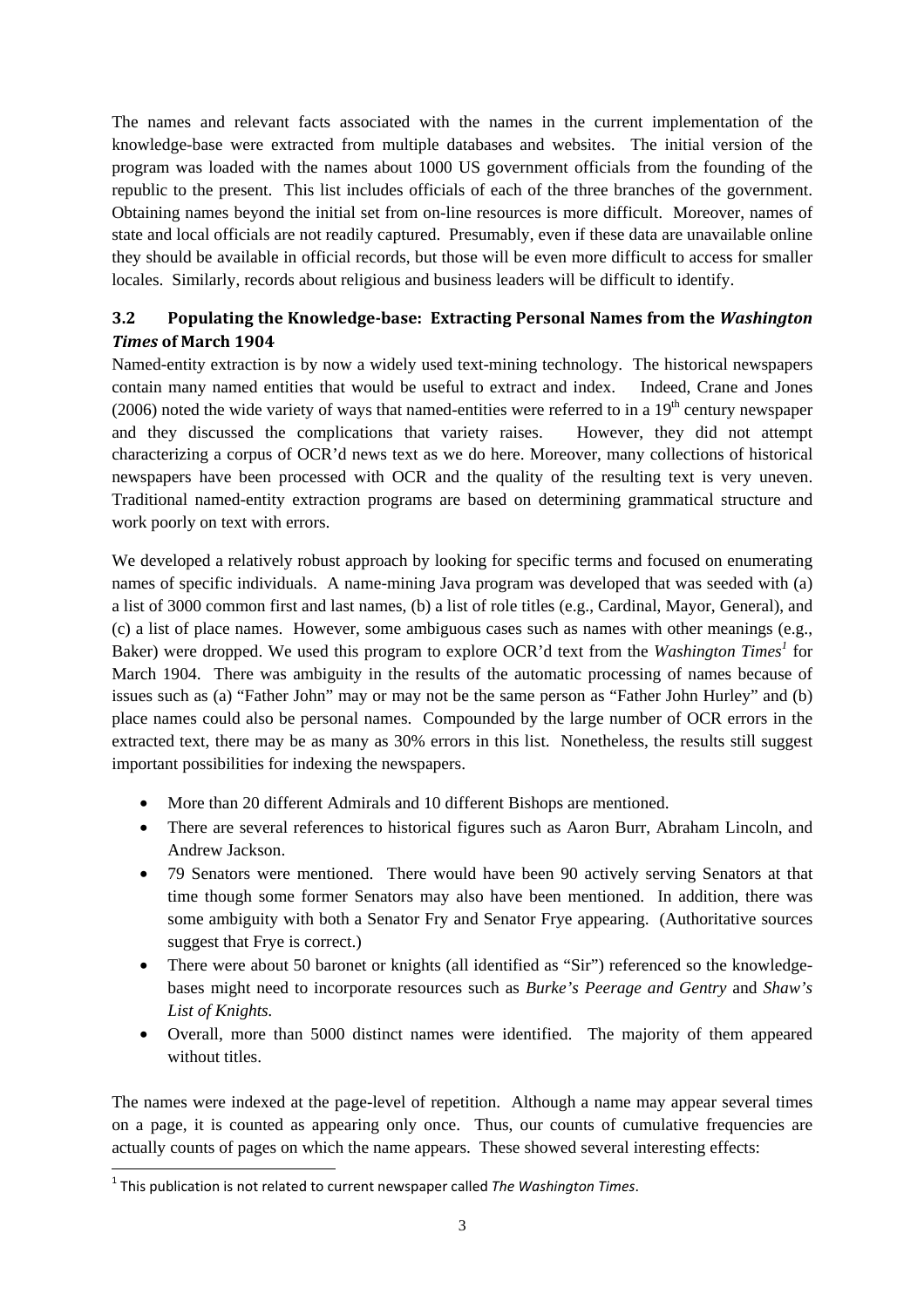- After President Roosevelt, the most common name is French Simpson. Mr. Simpson is listed as an agent of the newspaper who received classified notices to be published.
- Peter Grogan was also a common name but that often appeared in the context of the "Peter" Grogan Company Building". Presumably, a more elaborate program would have better distinguished this as a location rather than as a person.
- Another very common name was President Smith that referred to the President of the Church of Jesus Christ of the Latter Day Saints (Mormons). President Smith was active in the discussions about the admission of Utah at a State which were happening in this time period.

# **4. CONCLUSION**

We have described the development of two Java programs. The first is a knowledge-base which organizes the names and roles of individuals with the U.S. Federal Government agencies. Having such a list of names should be useful in processing text from newspapers in which those names are mentioned. A second program extracts names from OCR'd newspaper text. These two programs could bootstrap each other to improve the scope and accuracy of name recognition from the newspaper texts. Potentially, the knowledge-base could then also improve the effectiveness of the interface for users to explore the newspaper articles.

## **4.1 Extending the Current Approaches for Building the Knowledge-base**

Although we observed a high error rate, we have demonstrated several promising techniques for developing the knowledge-base. This proof-of-concept could be extended several ways.

For article-level tagging, we need better techniques for the segmentation and categorization of the articles, and a structure description for the newspapers to help restrict the indexing. The International Press and Telecommunications Council (IPTC, http://www/iptc.org) developed a categorization system for newspaper content. Allen et al., (2008) have developed the automatic assignment of categories to articles and Allen and Hall (2010) have explored the identification of newspaper sections. The identification of names itself should be helpful in article categorization and sections. For instance, it would be useful to know that the Peter Grogan mentioned above appeared only in the newspaper's masthead.

Thus far, we have primed the knowledge-base extraction program with only a modest amount of knowledge. Historical societies, archives, and records departments have extensive collections with materials that should be useful for populating the knowledge-base. Moreover, there is an increasing number of relevant, but stand-alone, databases for areas such as genealogy and building permits that could be tied in. Even records of historical baseball games will contribute to processing the sports pages.

Temporal order can also provide a useful constraint. Allen et al. (2008) showed that the frequency of words and names followed predictable temporal patterns. For instance, the term "drought" appeared mostly in the summer and the appearance of (Theodore) Roosevelt's name greatly increased in frequency after McKinley's assassination and Roosevelt became president.

Allen (2010) identified some significant events by coordinating across multiple newspapers with the same dates. That could also apply to identification of individuals. Moreover, coordinating across multiple newspapers enables incorporation of the perspectives of those different newspapers, which can be especially useful in providing a complete picture of a community. Notably, minority communities many not be well represented in the mainstream media.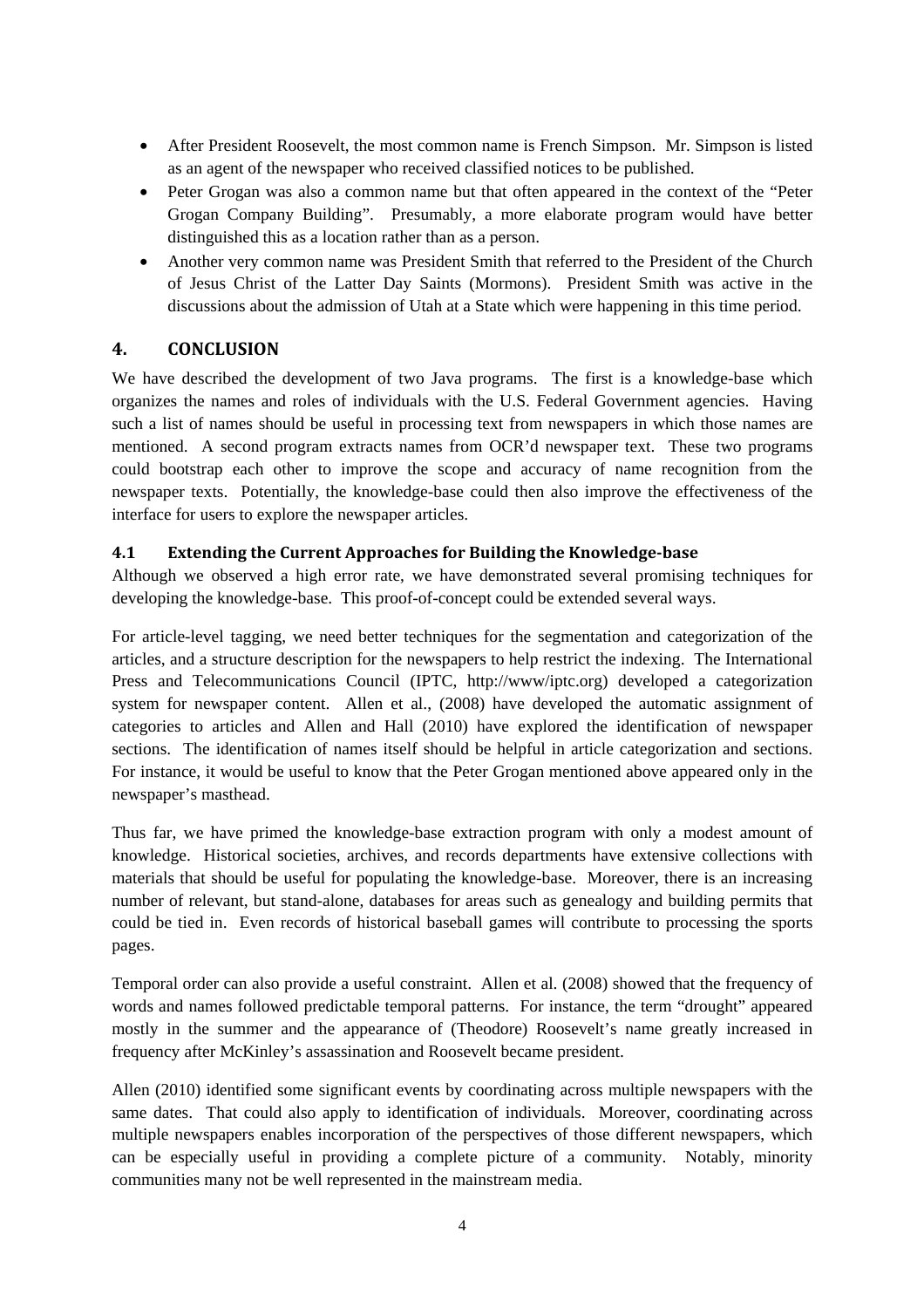#### **4.2 Broader Conceptual Issues**

The analysis of names that appear in newspapers and other historical resources would facilitate the development and understanding of historical social networks. For instance, we could determine for Washington, D.C. in 1904 who is mentioned with whom. While such social networks would provide additional constraints for processing the news articles, they are unlike the social networks we use today in social media.

Developing models of historical events should facilitate the indexing of newspapers along with many other historical documents. In addition, capturing and describing events might provide the basis for entries in timelines. Allen (2011) provides some suggestions and an example of how such timelines could be developed. More speculatively, user interaction may be mediated by computational conversational historical agents whose knowledge is based on an event-oriented knowledge-base. Indeed, indexing processes based on events could provide a new dimension to indexing many sorts of materials (e.g., oral histories) beyond simple taxonomic indexing.

As more detailed information is collected in the knowledge-base it will be increasingly helpful to organize the data into unified conceptual models. This may be done much more richly than was the case for the government knowledge-base described above. Presumably, some basic processes underlay many of the items that appear in a newspaper (Figure 1). Some of these are implicit social rules or even laws that would be familiar to individuals from that community but may not be apparent to casual browsers. We could try to summaries and organize these expectations as "community models" (Allen et al., 2007) (cf., Shopes, 1998) and successfully extracting and using them could greatly improve indexing, access, and derived historical summaries. Finally, a community annotation component could be applied to developing the historical model. This is similar to the suggestion of Anderson and Allen (2009) that members of the public could add annotations to the knowledge-base.



Figure 1: A rough schematic of the relationship between what happens in a community and what appears in the newspaper.